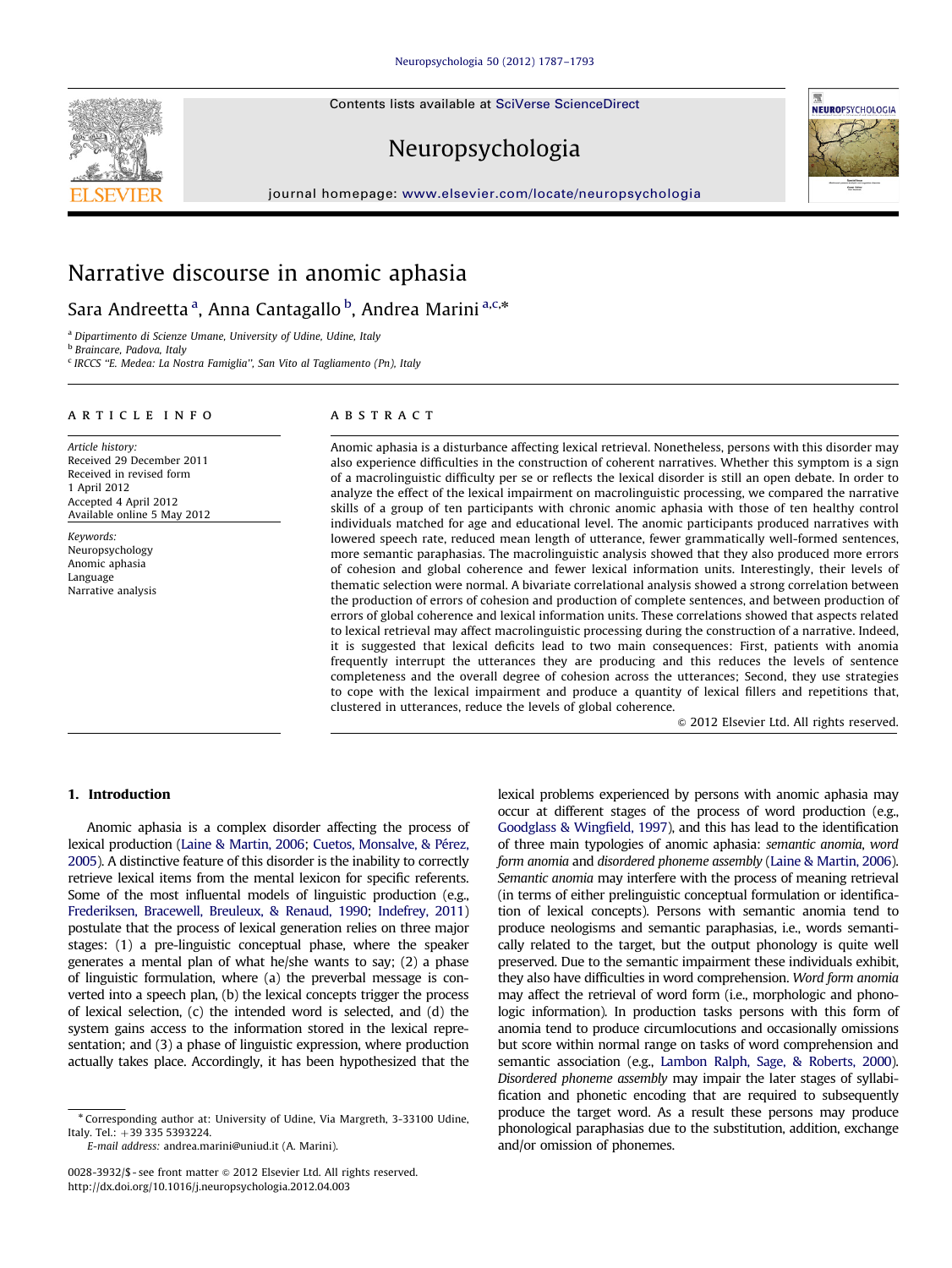Despite their lexical impairment, persons with anomic aphasia have been usually described as having fluent speech and using grammar and syntax appropriately [\(Dronkers & Larsen, 2001\)](#page--1-0). However, it is not clear if anomic aphasia leads also to additional problems that go beyond the well-documented lexical impairment and may affect the level of discourse processing. Indeed, the production of a message relies not only on a set of lexical and grammatical skills. In order to generate well-structured and informative narratives, one also needs to establish accurate cohesive and coherent links among the utterances as well as integrate the sentential meanings with a linguistic and extralinguistic context. Accumulating evidence suggests that the narrative productions of persons with communication disorders can be analyzed in terms of two major levels of analysis ([Glosser &](#page--1-0) [Deser, 1990](#page--1-0); [Kintsch, 1994](#page--1-0)): a microlinguistic level, which focuses on lexical and grammatical processing, and a macrolinguistic one which focuses on pragmatic and discourse-level processing. As a consequence, new ways to assess not only lexical and grammatical processing skills, but also the ability to generate adequate cohesive and coherent links among subsequent utterances have been devised (for a recent review on this issue see [Marini,](#page--1-0) [Andreetta, Del Tin, & Carlomagno, 2011a](#page--1-0)). However, even if such procedures of micro- and macrolinguistic analysis have been applied to the assessment of narrative skills in persons with different neurological and psychiatric disturbances (e.g., traumatic brain injury or right hemisphere damage), only few studies directly assessed the macrolinguistic skills of persons with aphasia.

In a pioneering study, [Gleason et al. \(1980\)](#page--1-0) showed that on a cartoon-picture story description task persons with Broca's and Wernicke's aphasia produced narratives with fewer themes than non-aphasic control participants (see also [Ulatowska,](#page--1-0) [Freedman-Stern, Doyel, Macaluso-Haynes, & North, 1983\)](#page--1-0). [Huber \(1990\)](#page--1-0) reported similar findings for a group of anomic aphasic participants suggesting a potential difficulty in the identification and/or organization of conceptual information at the macrolinguistic level.

Macrolinguistic difficulties have also been reported by [Christiansen \(1995\)](#page--1-0) who analyzed the coherence skills in a group of mild to moderate aphasic persons compared to a group of 20 healthy participants. The persons with aphasia were divided in three subgroups: 5 anomic aphasic participants; 5 persons with aphasia of the Wernicke's type; and 5 patients with conduction aphasia. All participants were asked to perform a cartoon-picture description task. The analysis focused on the propositional content of the narratives produced by each participant and on the occurrences of coherence violations in these speech samples. Overall, the group of anomic participants produced the same amount of propositions as the healthy controls. Furthermore, the analysis of coherence violations showed that they produced narratives with more information gaps (considered as the number of omissions of essential propositions missing in their descriptions). However, they contained normal levels of both repetitions of utterances and illogical propositions. Overall, these results support the hypothesis that persons with anomic aphasia may also have problems in dealing with specific aspects of macrolinguistic processing. However, it is not clear whether these problems are to be interpreted as a sign of a macrolinguistic impairment per se or are the epiphenomenon of the underlying lexical deficit. Indeed, it has been suggested that they may reflect a strategy to cope with the lexical impairment. When the patient cannot retrieve the target word from the lexicon he/she simply skips the undergoing proposition and introduces a new argument ([Christiansen, 1995\)](#page--1-0). Unfortunately, the study from [Christiansen](#page--1-0) [\(1995\)](#page--1-0) included only five participants with anomic aphasia and the few others mostly limited to single case descriptions. For example, [Coelho and Flewellyn \(2003\)](#page--1-0) analyzed the story narratives produced by a 55-year old male with anomic aphasia over a 12-month period. In this interesting longitudinal study they showed that the participant had moderately impaired macrolinguistic skills. Notably, even if his microlinguistic abilities improved over time, no significant improvement was found in his ability to link utterances by means of local and global coherence ties.

Overall, the issue of discourse processing in anomic aphasia still awaits to be fully explored. Indeed, the above mentioned studies included only a limited number of individuals. Therefore, their results cannot be easily extended to the general population of persons with anomic aphasia. In an attempt to contribute to this important issue, in this study we present data regarding both micro- and macrolinguistic skills in a group of 10 individuals with anomic aphasia. The narrative analyses were performed using a multi-level approach that allowed us to explore not only their micro- and macrolinguistic performance per se, but also their interrelation in the process of narrative discourse production. We hypothesized that the lexical difficulties typical of these participants would determine a reduction in speech rate (words per minute) due to the insertion of frequent pauses reflecting lexical selection difficulties. We also hypothesized that these interruptions in the flow of discourse would determine frequent interruptions of ongoing utterances determining reduced levels of cohesion within the discourse. In our view, these lexical difficulties may also affect the way these persons establish coherence links among the utterances.

#### 2. Materials and methods

#### 2.1. Participants

Twenty Italian speaking adults were included in the study. They formed two groups: 10 persons with anomic aphasia made up the experimental group; 10 healthy participants formed the control group. All participants were in the phase of neurological stability and had been exposed to several months of rehabilitation. Furthermore, they were matched for age and level of formal education (cfr. Table 1). The diagnosis of anomic aphasia was formulated by administering the Aachener Aphasie Test ([Luzzatti, Willems,](#page--1-0) & [DeBleser, 1991](#page--1-0)). Namely, on the naming subtest of the AAT the patients included in this study showed relevant naming difficulties and tended to substitute the words they could not produce with circumlocutions. Furthermore, a similar difficulty was registered on the spontaneous speech subtest of the AAT.

Criteria for admission in the control group included normal range performance on Raven's progressive matrices [\(Raven, 1938](#page--1-0)) and normal performance on a series of neuropsychological tests assessing memory, attention, executive functions and visuo-spatial processing. None of the participants had a previous history of psychiatric or neurological illness, learning disabilities nor hearing or visual loss.

All participants released their written informed consent to participate to the study after all procedures had been fully explained. Approval for the study had previously been obtained from the local ethic committee.

#### 2.2. Assessment of narrative abilities

All participants were asked to produce three narratives elicited with the help of one single picture depicting a story (the scene of a ''Picnic'') and two cartoon

#### Table 1

Means (and standard deviations) of demographic and clinical characteristics of the groups of anomic and healthy control (HC) participants.

|                                                                                                                        | Anomic |  |                                         | HC. |  |         |
|------------------------------------------------------------------------------------------------------------------------|--------|--|-----------------------------------------|-----|--|---------|
|                                                                                                                        |        |  | Mean (SD) (Range) Mean (SD)             |     |  | (Range) |
| Age<br>Formal education (years) 12.8 (3.8) (5-17) 13 (3.1) (8-17)<br>Time after injury (months) $21.2$ (19.5) (6–60) – |        |  | 50.5 (11.5) (28-64) 50.7 (10.4) (31-64) |     |  |         |